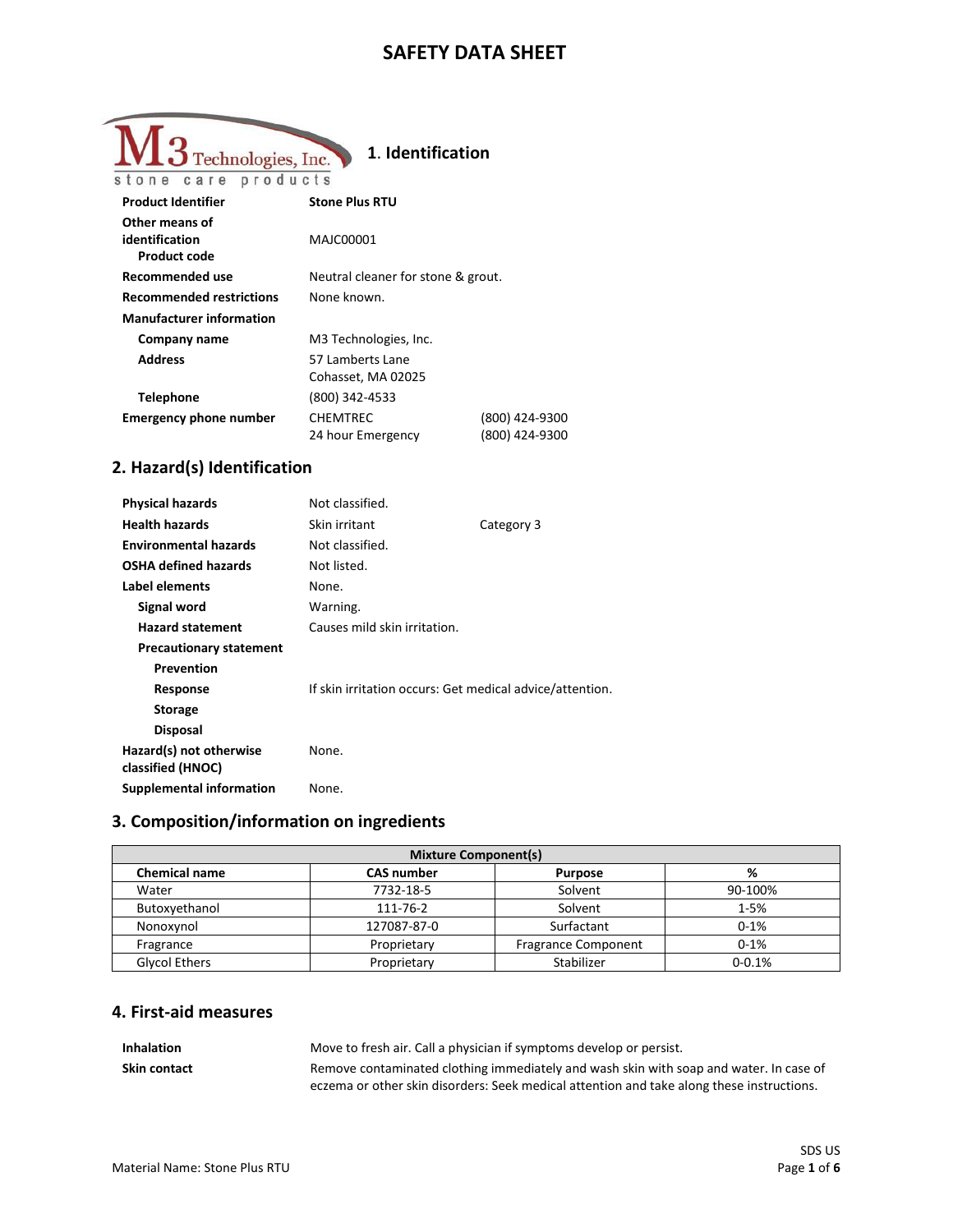| Eye contact                                                                  | Rinse with water for at least 15 minutes. Remove contact lenses, if present and easy to do.<br>Get medical attention. Eye wash stations should be located in work area. |
|------------------------------------------------------------------------------|-------------------------------------------------------------------------------------------------------------------------------------------------------------------------|
| Ingestion                                                                    | Rinse mouth. Get medical attention if symptoms occur. Do not induce vomiting.                                                                                           |
| <b>Most important</b><br>symptoms/effects, acute and<br>delayed              | Dermatitis. Rash. May cause an allergic skin reaction.                                                                                                                  |
| Indication of immediate<br>medical attention and<br>special treatment needed | Provide general support measures and treat symptomatically. Keep victim under<br>observation. Symptoms may be delayed.                                                  |
| <b>General information</b>                                                   | Ensure that medical personnel are aware of the material(s) involved, and take precautions<br>to protect themselves. Wash contaminated clothing before reuse.            |

### **5. Fire-fighting measures**

| Suitable extinguishing media                                        | Water fog. Foam. Dry chemical powder. Carbon dioxide $(CO2)$ .                                   |
|---------------------------------------------------------------------|--------------------------------------------------------------------------------------------------|
| Unsuitable extinguishing<br>media                                   | None known.                                                                                      |
| Specific hazards arising from<br>the chemical                       | During fire, gases hazardous to health may be formed.                                            |
| Special protective equipment<br>and precautions for<br>firefighters | Self-contained breathing apparatus and full protecting clothing must be worn in case of<br>fire. |
| <b>Fire-fighting</b><br>equipment/instructions                      | Move containers from fire area if you can do so without risk.                                    |
| <b>Specific methods</b>                                             | Use standard firefighting procedures and consider the hazards of other involved materials.       |
| <b>General fire hazards</b>                                         | No unusual fire or explosion hazards noted.                                                      |

#### **6. Accidental release measures**

| Personal precautions,<br>protective equipment and<br>emergency procedures | Wear appropriate protective equipment and clothing during clean-up. Wear eye/face<br>protection.                                                                                                                                                                 |
|---------------------------------------------------------------------------|------------------------------------------------------------------------------------------------------------------------------------------------------------------------------------------------------------------------------------------------------------------|
| <b>Methods and materials for</b><br>containment and cleaning up           | Caution – spillages may be slippery.                                                                                                                                                                                                                             |
|                                                                           | Large spills: Stop the flow of material, if this is without risk. Dike the spilled material, where<br>this is possible. Absorb in vermiculite, dry sand or earth and place into containers. Prevent<br>entry into waterways, sewer, basements or confined areas. |
|                                                                           | Small spills: Wipe up with absorbent material (e.g. cloth, fleece). Clean surface thoroughly<br>to remove residual contamination.                                                                                                                                |
|                                                                           | Never return spills to original container for re-use. For waste disposal, see section 13 of the<br>SDS.                                                                                                                                                          |
| <b>Environmental precautions</b>                                          | Do not release into the environment (see section 12). Avoid discharge into areas not<br>consistent with package labeling.                                                                                                                                        |

# **7. Handling and storage**

| <b>Precautions for safe handling</b>                               | Avoid contact with eyes, skin, and clothing. Avoid prolonged exposure. Wear appropriate<br>personal protective equipment. Observe good industrial hygiene practices. |
|--------------------------------------------------------------------|----------------------------------------------------------------------------------------------------------------------------------------------------------------------|
| Conditions for safe storage,<br>including any<br>incompatibilities | Store in original tightly closed container. Do not store in extreme conditions.                                                                                      |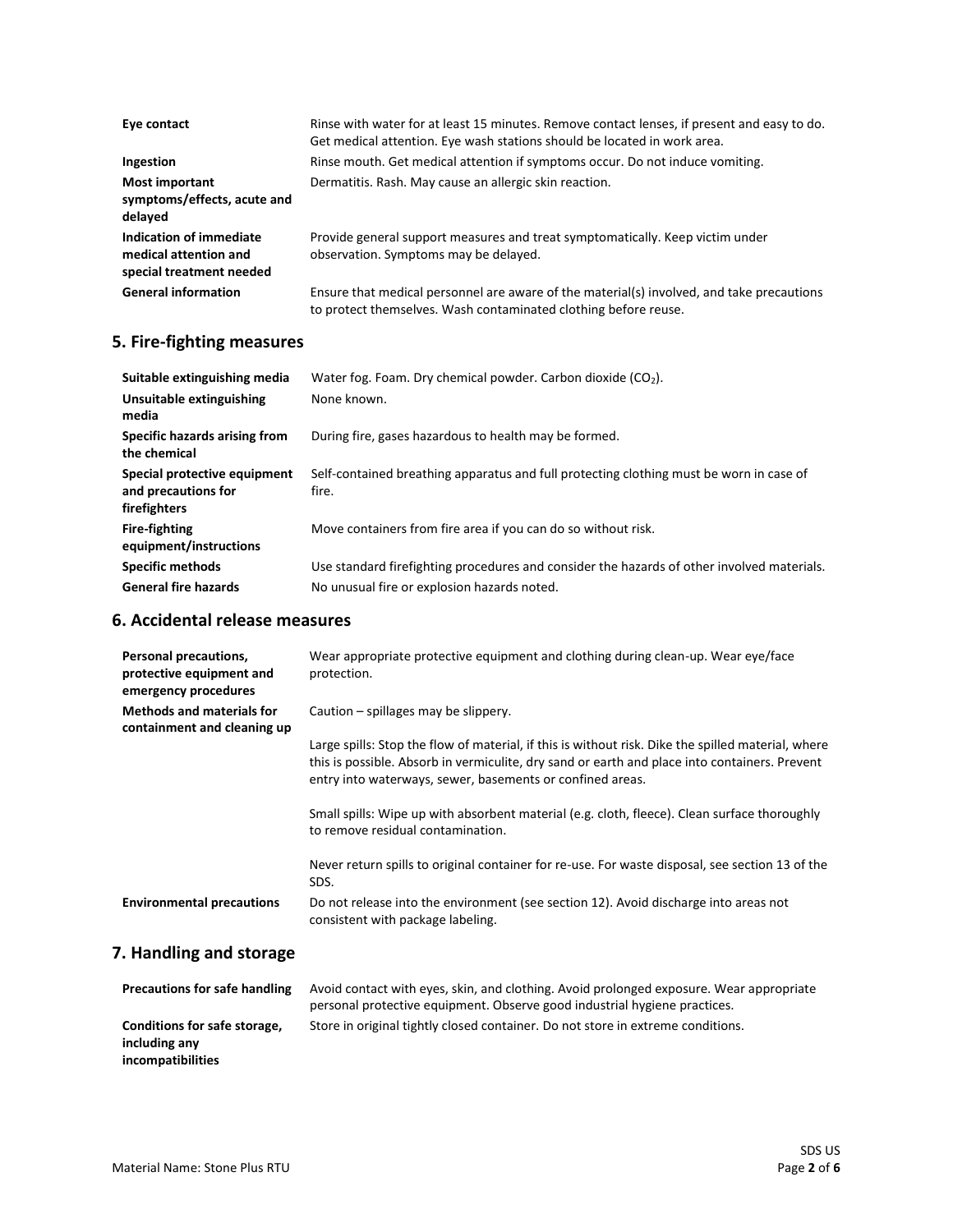# **8. Exposure controls/personal protection**

| <b>Occupational exposure limits</b>                                   |                                  |                                                                                                                                                                                                                                                                                                                                                       |                |                      |  |
|-----------------------------------------------------------------------|----------------------------------|-------------------------------------------------------------------------------------------------------------------------------------------------------------------------------------------------------------------------------------------------------------------------------------------------------------------------------------------------------|----------------|----------------------|--|
| US OSHA Table Z-1 Limits for Air Contaminants (29 CFR 1910.1000)      |                                  |                                                                                                                                                                                                                                                                                                                                                       |                |                      |  |
| <b>Components</b>                                                     | <b>Type</b>                      |                                                                                                                                                                                                                                                                                                                                                       | Value          |                      |  |
| 2-butoxyethanol                                                       | PEL                              |                                                                                                                                                                                                                                                                                                                                                       |                | 50 ppm               |  |
| <b>US ACGIH Threshold Limit Values</b>                                |                                  |                                                                                                                                                                                                                                                                                                                                                       |                |                      |  |
| <b>Components</b>                                                     | <b>Type</b>                      |                                                                                                                                                                                                                                                                                                                                                       | Value          |                      |  |
| 2-butoxyethanol                                                       | <b>STEL</b>                      |                                                                                                                                                                                                                                                                                                                                                       | 20 ppm         |                      |  |
| <b>Biological limit values</b>                                        |                                  |                                                                                                                                                                                                                                                                                                                                                       |                |                      |  |
| <b>ACGIH Biological Exposure Indices</b>                              |                                  |                                                                                                                                                                                                                                                                                                                                                       |                |                      |  |
| <b>Components</b>                                                     | Value                            | <b>Determinant</b>                                                                                                                                                                                                                                                                                                                                    | <b>Species</b> | <b>Sampling Time</b> |  |
| 2-butoxyethanol                                                       | $200 \frac{\text{mg}}{\text{g}}$ | Creatinine                                                                                                                                                                                                                                                                                                                                            | Urine          | End of shift.        |  |
| <b>Appropriate engineering</b><br>controls                            |                                  | Emergency eye wash stations and showers should be readily accessible. Provide natural or<br>mechanical ventilation.                                                                                                                                                                                                                                   |                |                      |  |
| Individual protection measures, such as personal protective equipment |                                  |                                                                                                                                                                                                                                                                                                                                                       |                |                      |  |
| Eye/face protection                                                   |                                  | Avoid contact with eyes. Wear safety glasses with side shields (or goggles).                                                                                                                                                                                                                                                                          |                |                      |  |
| Skin protection                                                       |                                  |                                                                                                                                                                                                                                                                                                                                                       |                |                      |  |
| Hand protection                                                       |                                  | Wear appropriate chemical resistant gloves.                                                                                                                                                                                                                                                                                                           |                |                      |  |
| Other                                                                 | None.                            |                                                                                                                                                                                                                                                                                                                                                       |                |                      |  |
| <b>Respiratory protection</b>                                         |                                  | Respiratory protection not required.                                                                                                                                                                                                                                                                                                                  |                |                      |  |
| <b>Thermal hazards</b>                                                |                                  | Wear appropriate thermal protective clothing, when necessary.                                                                                                                                                                                                                                                                                         |                |                      |  |
| <b>General hygiene</b><br>considerations                              |                                  | When using do not smoke or use chewing tobacco. Always observe good personal hygiene<br>measures, such as washing after handling the material and before eating, drinking, and/or<br>smoking. Routinely wash work clothing and protective equipment to remove contaminants.<br>Contaminated work clothing should not be allowed out of the workplace. |                |                      |  |

# **9. Physical and chemical properties**

| Appearance                 |                |
|----------------------------|----------------|
| <b>Physical State</b>      | Liquid.        |
| Color                      | Colorless.     |
| Odor                       | Vanilla.       |
| <b>Odor threshold</b>      | Not available. |
| рH                         | $6-7$          |
| Melting/freezing point     | Not available. |
| Initial boiling point and  | >212°F (100°C) |
| boiling range              |                |
| Flash point                | >385°F (196°C) |
| <b>Evaporation rate</b>    | Not available. |
| Flammability               | Not available. |
| <b>Flammability Limits</b> |                |
| Upper                      | Not available. |
| Lower                      | Not available. |
| Vapor pressure             | Not available. |
| Vapor density              | Not available. |
| Specific gravity (water=1) | 1.0            |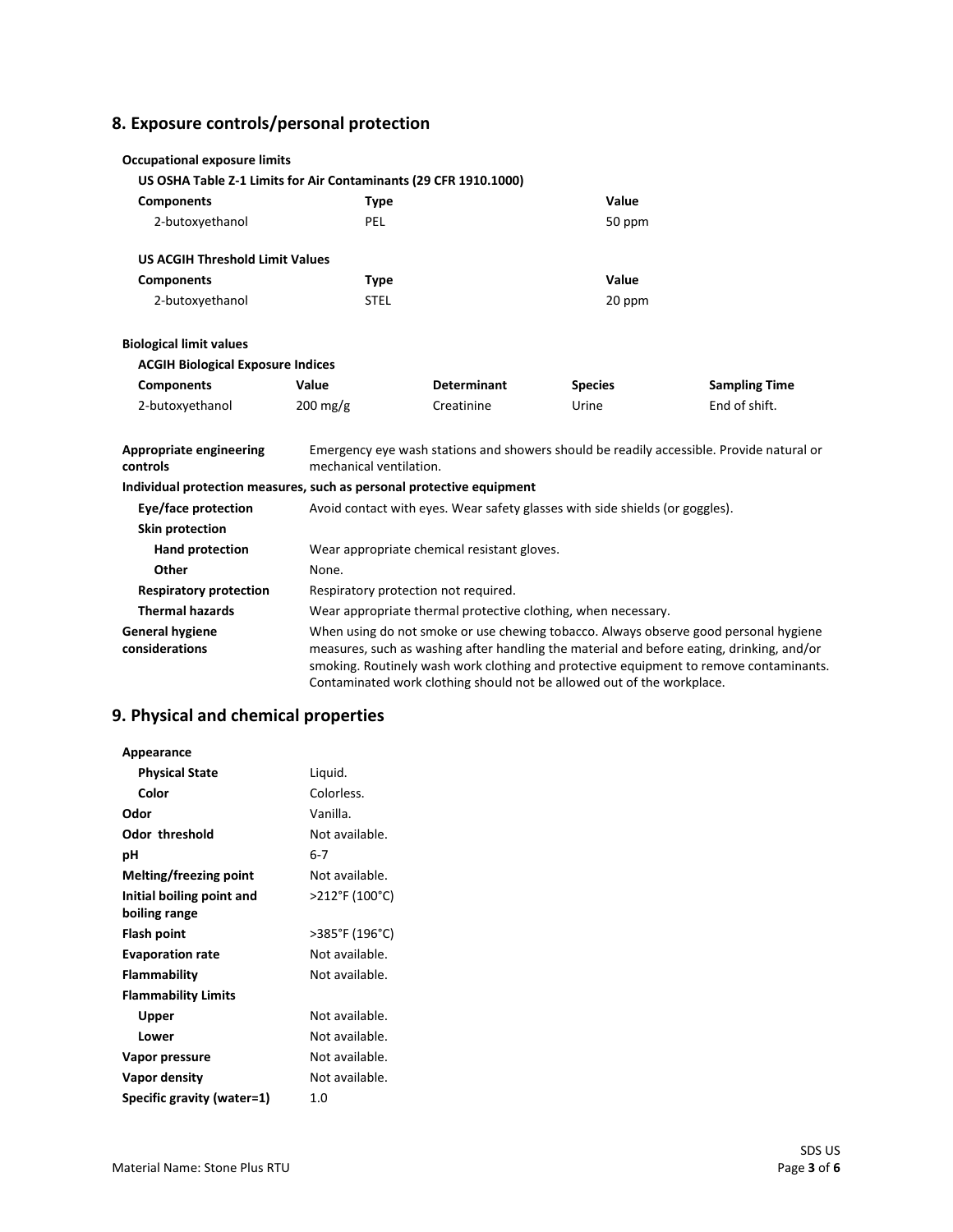| Solubility in water              | Soluble.               |
|----------------------------------|------------------------|
| <b>Partition coefficient</b>     | Not available.         |
| (n-octanol/water)                |                        |
| <b>Auto-ignition temperature</b> | Not available.         |
| <b>Decomposition temperature</b> | Decomposes on heating. |
| <b>Viscosity</b>                 | Not available.         |

# **10. Stability and reactivity**

| Reactivity                                   | This product is stable and non-reactive under normal conditions of use. |
|----------------------------------------------|-------------------------------------------------------------------------|
| <b>Chemical stability</b>                    | Material is stable under normal conditions.                             |
| <b>Possibility of hazardous</b><br>reactions | Hazardous polymerization does not occur.                                |
| <b>Conditions to avoid</b>                   | Heat, flames can cause product to decompose.                            |
| Incompatible materials                       | Strong acids, strong bases, strong oxidizing agents.                    |
| <b>Hazardous decomposition</b><br>products   | Carbon dioxide, carbon monoxide.                                        |

# **11. Toxicological information**

| Information on likely routes<br>of exposure                                        |                                                                     |
|------------------------------------------------------------------------------------|---------------------------------------------------------------------|
| Ingestion                                                                          | Expected to be a low ingestion hazard.                              |
| <b>Inhalation</b>                                                                  | Expected to be a low inhalation hazard.                             |
| Skin contact                                                                       | Repeated and/or prolonged skin contact may cause slight irritation. |
| Eye contact                                                                        | Repeated and/or prolonged eye contact may cause slight irritation.  |
| Symptoms related to the<br>physical, chemical and<br>toxicological characteristics | Dermatitis. Rash. May cause an allergic skin reaction.              |
| <b>Acute toxicity</b>                                                              | Not established.                                                    |

| <b>Product</b> Stone Plus RTU (CAS mixture)                                |                          |                          |
|----------------------------------------------------------------------------|--------------------------|--------------------------|
| <b>Exposure Classification</b>                                             | <b>Route and Species</b> | <b>LD</b> <sub>50</sub>  |
| Acute                                                                      | LD50, Dermal, rat        | >5,000 mg/kg (estimated) |
| Acute                                                                      | LD50, Oral, rat          | 52,000 mg/kg (estimated) |
| *Estimates for product may be based on additional component data not shown |                          |                          |

| <b>Skin corrosion/irritation</b>                      | May cause mild skin irritation.                                |
|-------------------------------------------------------|----------------------------------------------------------------|
| Serious eye damage/<br>irritation                     | Not classified.                                                |
| <b>Respiratory sensitization</b>                      | Not classified.                                                |
| <b>Skin sensitization</b>                             | Not classified.                                                |
| <b>Germ cell mutagenicity</b>                         | Not classified.                                                |
| Carcinogenicity                                       | Not considered a carcinogen.                                   |
|                                                       | OSHA Specifically Regulated Substances (29 CFR 1910.1001-1050) |
| Not Listed.                                           |                                                                |
| Reproductive toxicity                                 | Not classified.                                                |
| Specific target organ toxicity<br>– single exposure   | Not classified.                                                |
| Specific target organ toxicity<br>- repeated exposure | Not classified.                                                |
| <b>Aspiration hazard</b>                              | Not considered an aspiration hazard.                           |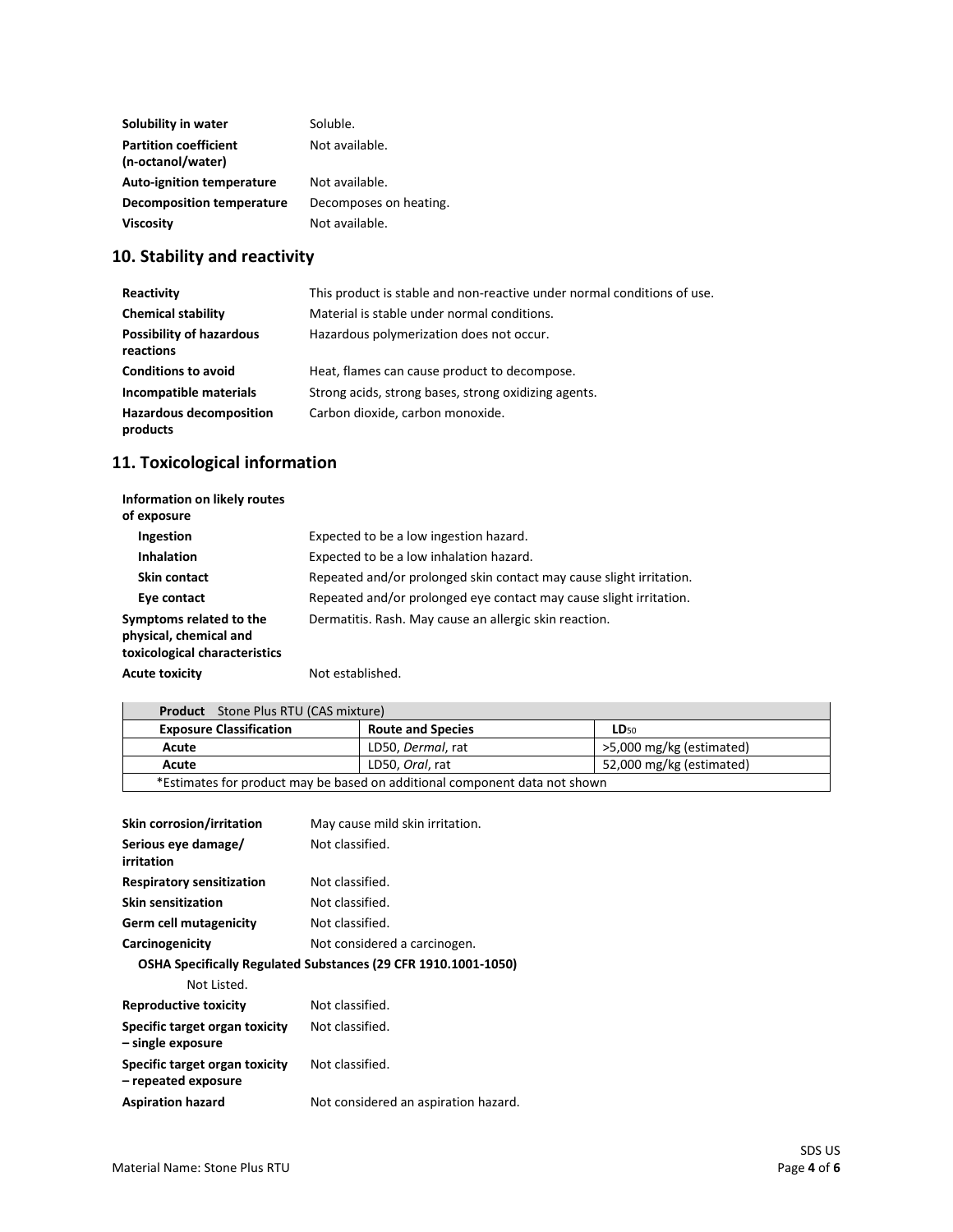### **12. Ecological information**

| <b>Ecotoxicity</b>                                                                                                        |                |                                       |  |  |
|---------------------------------------------------------------------------------------------------------------------------|----------------|---------------------------------------|--|--|
| This product is not classified as environmentally hazardous. However, this does not exclude the possibility that large or |                |                                       |  |  |
| frequent spills can have a harmful or damaging effect on the environment.                                                 |                |                                       |  |  |
| Stone Plus RTU (CAS mixture)                                                                                              |                |                                       |  |  |
| <b>Aquatic Receptor</b>                                                                                                   | <b>Species</b> | <b>EC<sub>50</sub> Test Threshold</b> |  |  |
| Crustacea                                                                                                                 | Daphnia magna  | 1,780 mg/L, 48 hr estimated           |  |  |
| *Estimates for product may be based on additional component data not shown                                                |                |                                       |  |  |
|                                                                                                                           |                |                                       |  |  |

| <b>Persistence and</b>           | 2-butoxyethanol is considered readily biodegradable. |
|----------------------------------|------------------------------------------------------|
| degradability                    |                                                      |
| <b>Bioaccumulative potential</b> | Potential to bioaccumulate is low.                   |
| Mobility in soil                 | Not available.                                       |
| Other adverse effects            | Not available.                                       |

#### **13. Disposal considerations**

| <b>Disposal instructions</b>          | Collect and reclaim or dispose in sealed containers at licensed waste disposal site. Dispose<br>of contents/container in accordance with local/regional/national/international regulations.<br>Do not release to the environment. |
|---------------------------------------|-----------------------------------------------------------------------------------------------------------------------------------------------------------------------------------------------------------------------------------|
| Local disposal regulations            | Dispose in accordance with all applicable regulations.                                                                                                                                                                            |
| Waste from residues/unused<br>product | Dispose of in accordance with local regulations. Empty containers or liners may retain some<br>product residues. This material and its container must be disposed of in a safe manner.<br>(see: Disposal instructions).           |
| <b>Contaminated packaging</b>         | Empty containers should be taken to an approved waste handling site for recycling or<br>disposal. Since emptied containers may contain product residue, follow label warnings<br>even after container is emptied.                 |

#### **14. Transport information**

#### **DOT**

Not regulated as dangerous goods.

### **15. Regulatory information**

**US federal regulations SARA 302 Extremely hazardous substance** Not listed. **SARA 304 Emergency release notification** Not listed. **SARA 311/312 Hazard Categories** Immediate Hazard - Yes Delayed Hazard – No Fire Hazard – No Pressure Hazard – No Reactivity Hazard – No **SARA 313 (TRI reporting)** 2-butoxyethanol (Glycol ether category) **California Proposition 65 California Safe Drinking Water and Toxic Enforcement Act of 1986**